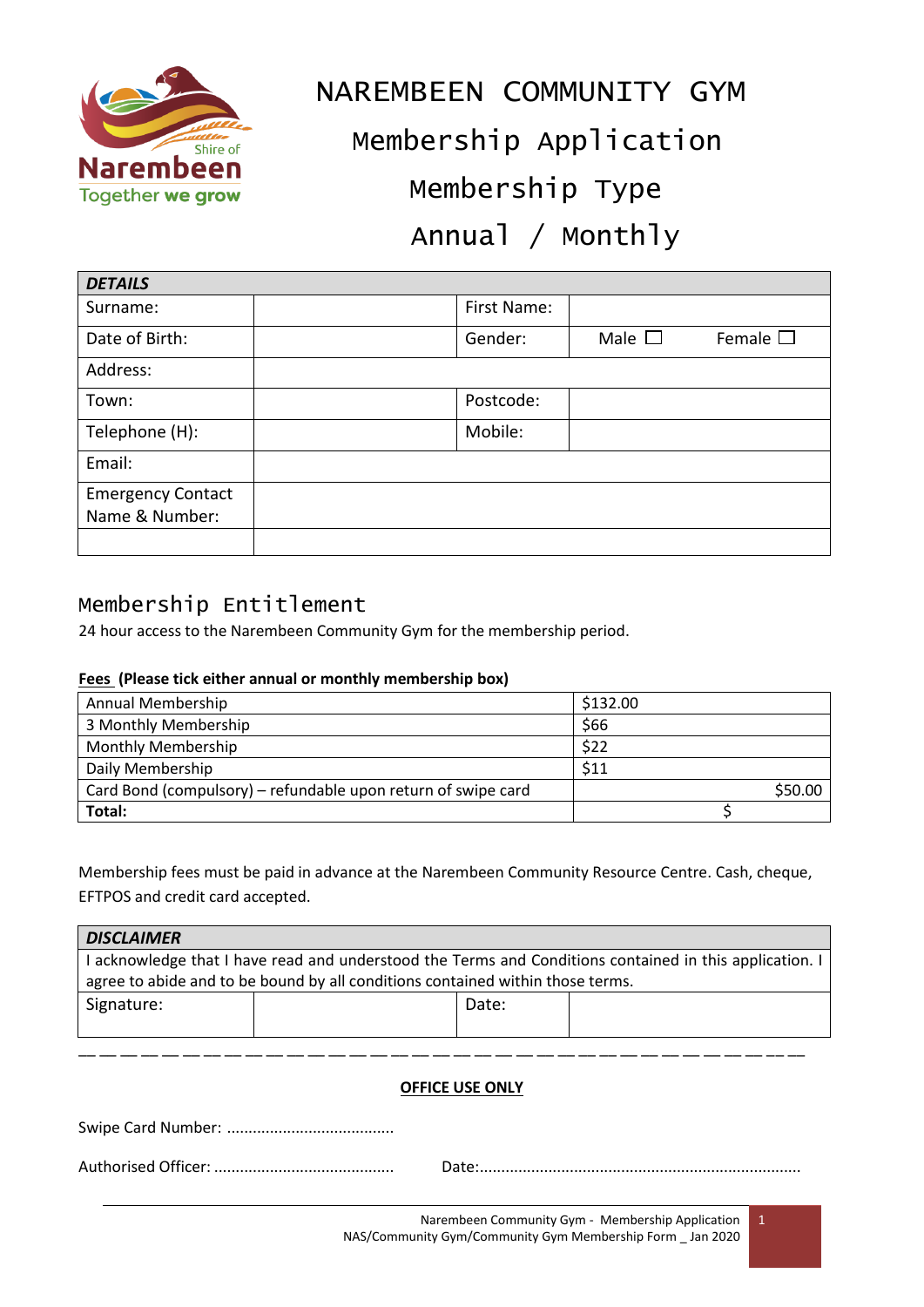

## NAREMBEEN COMMUNITY GYM Terms & Conditions

The recipient of this agreement agrees to apply for membership entry to the Narembeen Community Gym, owned and operated by the Shire of Narembeen, located at Mason's Place, 29 Stanley Street, Narembeen, Western Australia. In consideration of the Shire of Narembeen and accepting the membership entry, I agree to the following terms and conditions:

- 1. All users must have obtained a swipe card to enter the gym. This card will be programmed into the system for **your personal use only.** Distribution of the card to family members, friends or other people will result in the cancellation of your card and gym membership. If your card is lost or stolen please notify the Narembeen Community Resource Centre immediately and the card will be cancelled and a replacement card will be re-issued.
- 2. The Narembeen Community Gym building and equipment are for members only. Allowing non-members access into the facility will not be tolerated and may result in cancellation of your membership.
- 3. Please bring a towel to the gym, to be utilised on equipment during use. Please ensure equipment is wiped down clean afterwards.
- 4. Please ensure the utmost care is taken in the Gym and with the equipment provided. Please report any defective or damaged equipment immediately to the Narembeen Community Resource Centre.
- 5. Please ensure that the Gym is kept tidy at all times and that the Gym and equipment is left as you found it.
- 6. The Shire of Narembeen has supplied this Gym for community use and hopes the community will support the venture. The venue will be supervised limited hours, it is expected that during those times that the gym is unsupervised that that users will look after the venue. On exiting the Gym please ensure the door is locked. **Remember, you enter at your own risk.**
- 7. It is advised that you have the correct attire whilst exercising e.g. comfortable clothing, suitable footwear, towel and water bottle. No bare feet or thongs allowed.
- 8. **No person under year 7** shall be permitted into the Narembeen Gym. Children from Year 7 through to 17 years old, who are members, must be supervised by an adult 18 years or over at all times. All persons supervising anyone under 18 years of age must be a Gym member. If found using the Gym without supervision, membership of yourself and guardian will be revoked.
- 9. Members may terminate the agreement by ringing or writing to the Narembeen Community Resource Centre. Should the membership agreement be terminated by the Shire of Narembeen, the member will receive written notification.
- 10. The Shire is under no obligation to refund the membership fees if the member changes their mind. In the event of exceptional circumstances, consideration may be given for a refund (pro rata) on written request.
- 11. Condition of membership is that all new members participate in a free-of-charge induction session.